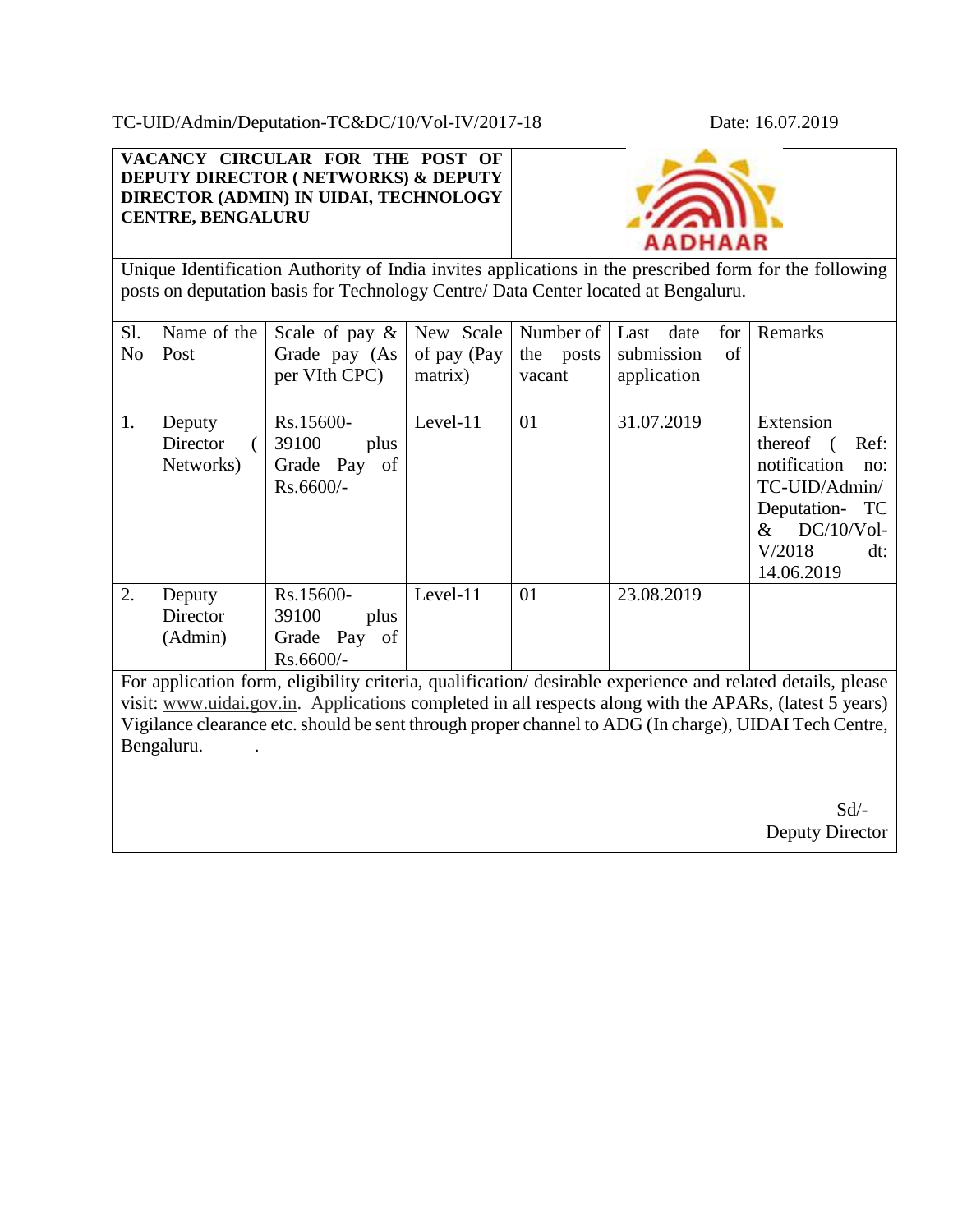**Field of Selection**: Officers of Central Government / State Governments / UTs /PSUs / Autonomous bodies

## **Eligibility Criteria and Qualifications:**

**1. Name of Post: Deputy Director (Networks), Scale of pay, Level-11 in 7th CPC pay matrix**

| <b>Educational</b><br>qualifications                                                                                                                       | <b>Eligibility Criteria</b>       |                                                                                                                                                                                                | <b>Desirable Experience</b>                                                                                                                                                               |  |
|------------------------------------------------------------------------------------------------------------------------------------------------------------|-----------------------------------|------------------------------------------------------------------------------------------------------------------------------------------------------------------------------------------------|-------------------------------------------------------------------------------------------------------------------------------------------------------------------------------------------|--|
| MCA/BE computer<br>Science/Electronics/<br>Communications<br>Engineering, IT or<br>equivalent/M.Sc<br>Computer Science/<br>Electronics/IT or<br>equivalent | $\mathbf{i}$<br>$\rm ii)$<br>iii) | Holding analogous<br>post in the same scale<br>of pay; or<br>Having five years<br>experience in the scale<br>of Rs. 15600-39100<br>plus Grade Pay of<br>$Rs.5400/-$<br>Or.<br>Having six years | IT background in Networks/<br>Software defined Networks/<br>Network Security Management/<br><b>Application development Projects</b><br>open source technology/ DATA<br>Centre operations. |  |
|                                                                                                                                                            |                                   | regular service in PB-2<br>with Grade pay of Rs.<br>4,800/- equivalent.                                                                                                                        |                                                                                                                                                                                           |  |

# **2. Name of Post: Deputy Director (Admin), Scale of pay, Level-11 in 7th CPC pay matrix**

| Post                                                                        | <b>Eligibility Criteria</b>                                                                                                                                                                                                                                                                                                                                                                                                                         | <b>Desirable Experience</b>                                                                                                                                                                                                                                   |  |
|-----------------------------------------------------------------------------|-----------------------------------------------------------------------------------------------------------------------------------------------------------------------------------------------------------------------------------------------------------------------------------------------------------------------------------------------------------------------------------------------------------------------------------------------------|---------------------------------------------------------------------------------------------------------------------------------------------------------------------------------------------------------------------------------------------------------------|--|
| Deputy Director (Admin)<br>Scale of pay-Level-11 in<br>$7th$ CPC pay matrix | <b>Officers</b><br>working in<br>Central<br>Govt. state<br>PSU <sub>s</sub><br>Govt.<br>autonomous bodies and<br>Holding<br>analogous<br>$\mathbf{i}$<br>post in the same scale<br>of pay; Or<br>$\mathbf{ii}$<br>Having five<br>years<br>experience in the scale<br>of Rs. 15600-39100<br>plus Grade Pay of<br>Rs.5400/-<br><b>Or</b><br>iii)<br>Having<br>six<br>years<br>regular service in PB-2<br>with Grade pay of Rs.<br>4,800/- equivalent. | $\mathbf{i}$<br>Five years experience in<br>Administration, Contract<br>managements,<br>Establishment, Budgeting/<br>Procurement, planning<br>and policy formulation of<br>Government schemes and<br>projects.<br>$\mathbf{ii}$<br>Excellent computer skills. |  |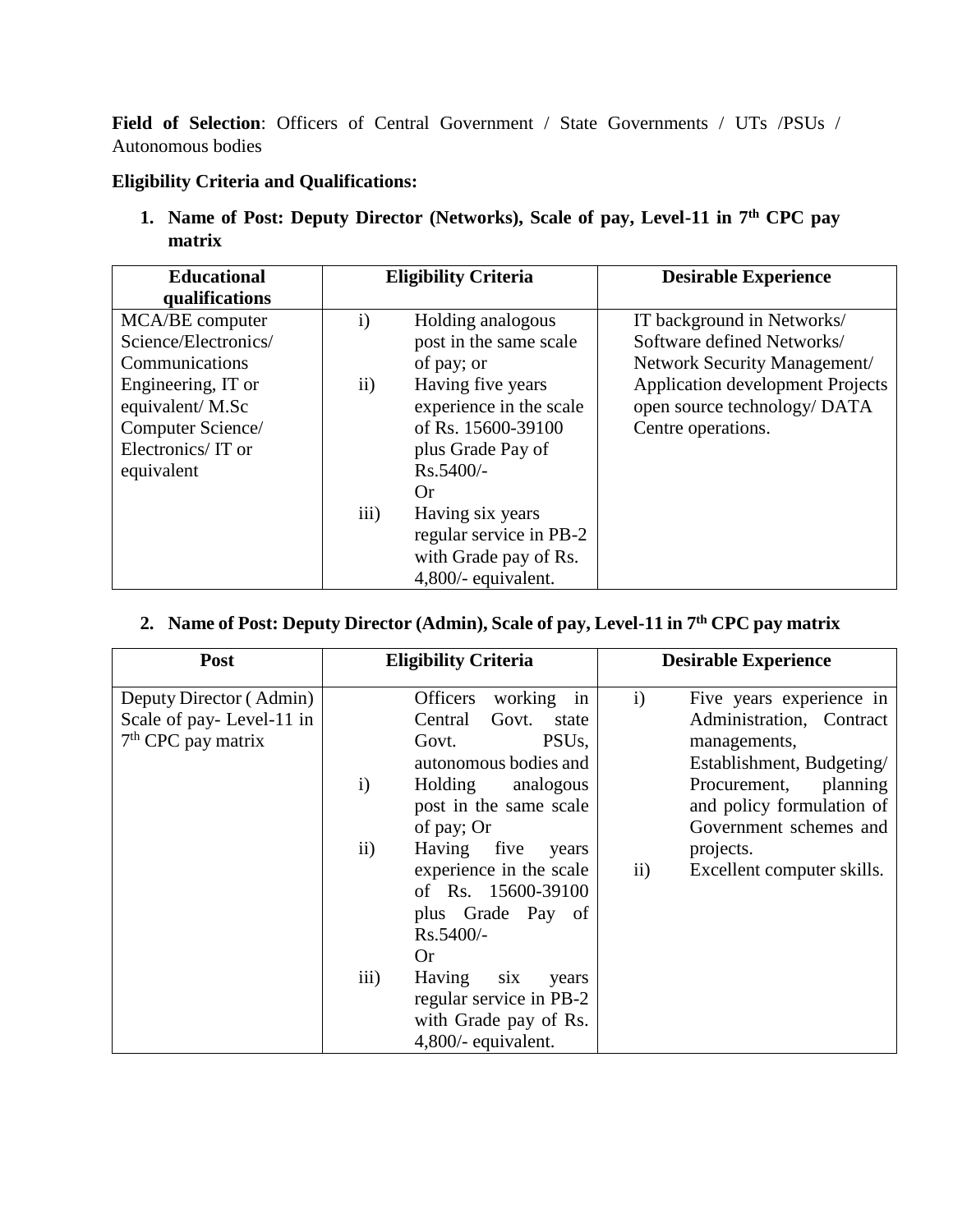**Period and other terms and conditions of deputation:** The initial period of deputation shall be for three years extendable by a further period of two years as per Department of Personnel  $\&$ Training O.M No.6/8/2009-Esstt. (Pay-II) dated 17.06.10. The terms and conditions of deputation will be governed by the afore mentioned DoP&T's O.M of 17.06.10 and subsequent amendments issued from time to time.

**Age Limit**: The maximum age limit for appointment on deputation shall not exceed 56 years as on the closing date of receipt of application.

**Eligibility for Government Accommodation**: The officer appointed in the UIDAI will be eligible for General Pool Residential Accommodation at par with Central Government employees.

**Last Date for receipt of Applications complete in all respects:**

**Deputy Director (Networks): 31.07.2019**

**Deputy Director (Admin): 23.08.2019 .**

**Documents to be forwarded along with application:** The applications along with Cadre clearance / Vigilance clearance from respective organization and copies of five years ACRs duly attested by an officer of the level of under Secretary and above should be forwarded through parent organizations in the prescribed format attached.

**Address for Communication**: Applications complete in all respects may be forwarded to:

| For the posts in technology Centre, Bengaluru   ADG (In Charge) |                                |
|-----------------------------------------------------------------|--------------------------------|
|                                                                 | <b>UIDAI</b> Technology Centre |
|                                                                 | Government of India,           |
|                                                                 | Aadhaar Complex, NTI Layout,   |
|                                                                 | Tatanagar, Kodigehalli,        |
|                                                                 | Bengaluru - 560092.            |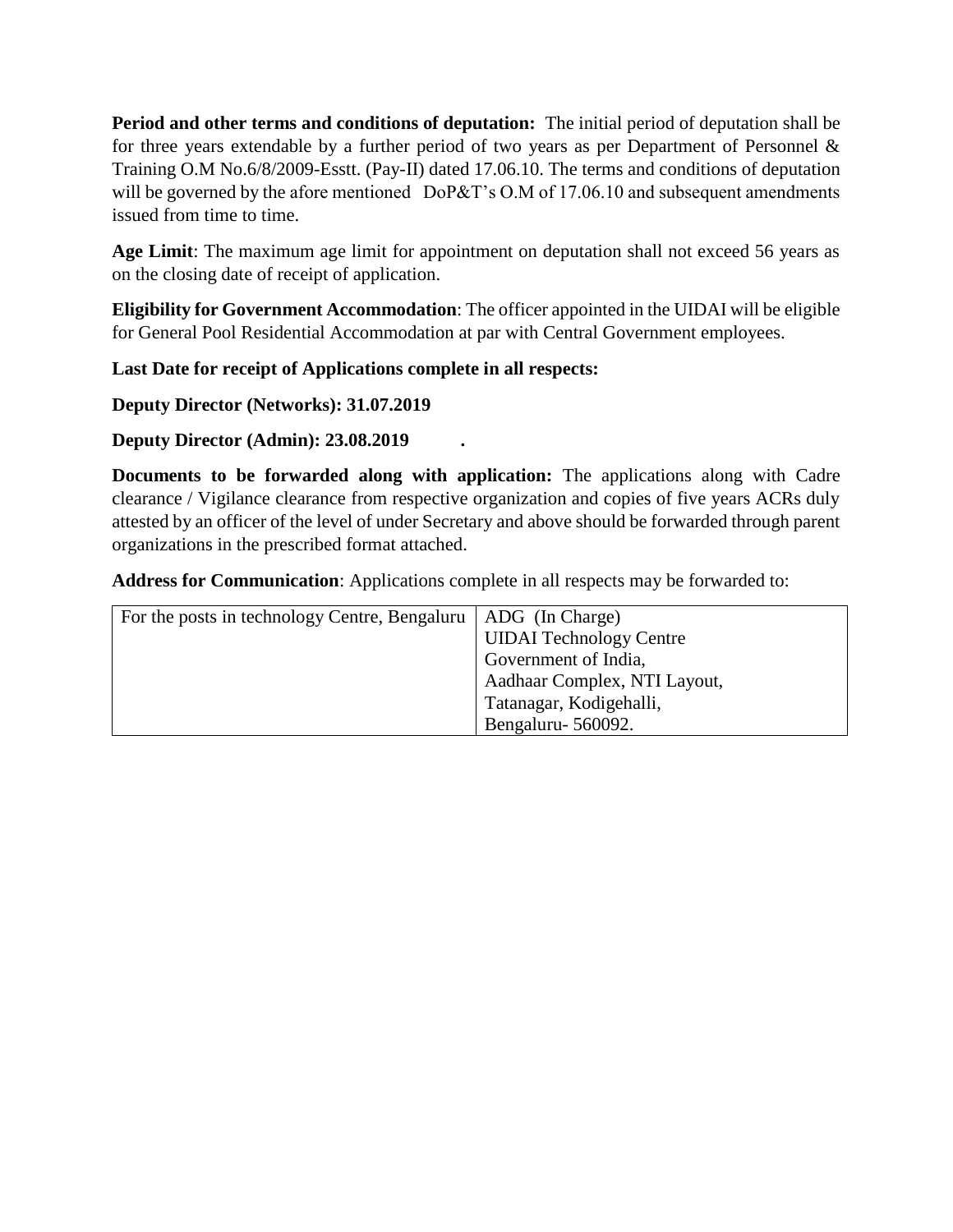#### **Annexure-I**

## **Application for the post of \_\_\_\_\_\_\_\_\_\_\_\_\_\_\_\_\_\_\_\_\_\_\_\_\_\_\_\_\_\_\_\_\_**

| 01               | Name                                                                      |                                     |               |                         |
|------------------|---------------------------------------------------------------------------|-------------------------------------|---------------|-------------------------|
| 02               | Date of Birth                                                             |                                     |               |                         |
| 03               | <b>Present Post</b>                                                       |                                     |               |                         |
| 04               |                                                                           | Date from which the present post is |               |                         |
|                  | held                                                                      |                                     |               |                         |
| 05               | Present place of posting                                                  |                                     |               |                         |
| 06               | Service and Batch                                                         |                                     |               |                         |
| 07               | <b>Parent Cadre</b>                                                       |                                     |               |                         |
| 08               | Date of joining service                                                   |                                     |               |                         |
| 09               |                                                                           | Pay Band /pay level of the present  |               |                         |
|                  | post                                                                      |                                     |               |                         |
| 10               | Basic Pay drawn                                                           |                                     |               |                         |
| 11               | Grade pay/Level of pay                                                    |                                     |               |                         |
| 12               | Mobile number                                                             |                                     |               |                         |
| 13               | Email ID                                                                  |                                     |               |                         |
| 14               | Whether the eligibility criteria<br>prescribed for the post are satisfied |                                     |               |                         |
|                  |                                                                           |                                     |               |                         |
| 15               | <b>Educational/Professional</b>                                           |                                     |               |                         |
|                  | Qualification (Please mention                                             |                                     |               |                         |
|                  | Graduation and above)                                                     |                                     |               |                         |
| Sl <sub>No</sub> | Qualification                                                             | Subject                             | Year $\prime$ | Institution/ University |
|                  |                                                                           |                                     | Division      | place/ Country          |
| 16               |                                                                           | Details of Experience/ employment ( |               |                         |
|                  | Please attach a separate sheet, if                                        |                                     |               |                         |
|                  | required)                                                                 |                                     |               |                         |
| 17               | Date of retirement under Central                                          |                                     |               |                         |
|                  | <b>Government Rules</b>                                                   |                                     |               |                         |
| 18               | Training(s) undergone                                                     |                                     |               |                         |
| 19               | Place of posting sought                                                   |                                     |               |                         |

Certified that information furnished above by me is correct

### **( Signature of the Candidate)**

**NOTE:** i). The above application should be forwarded through the parent Department/ organization along with Cadre clearance/ Vigilance Clearance and copies of five years Annual performance appraisal reports , duly attested.

ii) Applications not forwarded through parent organization along with requisite documents will not be considered.

iii) Only serving Officers of central Governments/ State Governments/ UTs/ PSUs/ Autonomous bodies are eligible to apply.